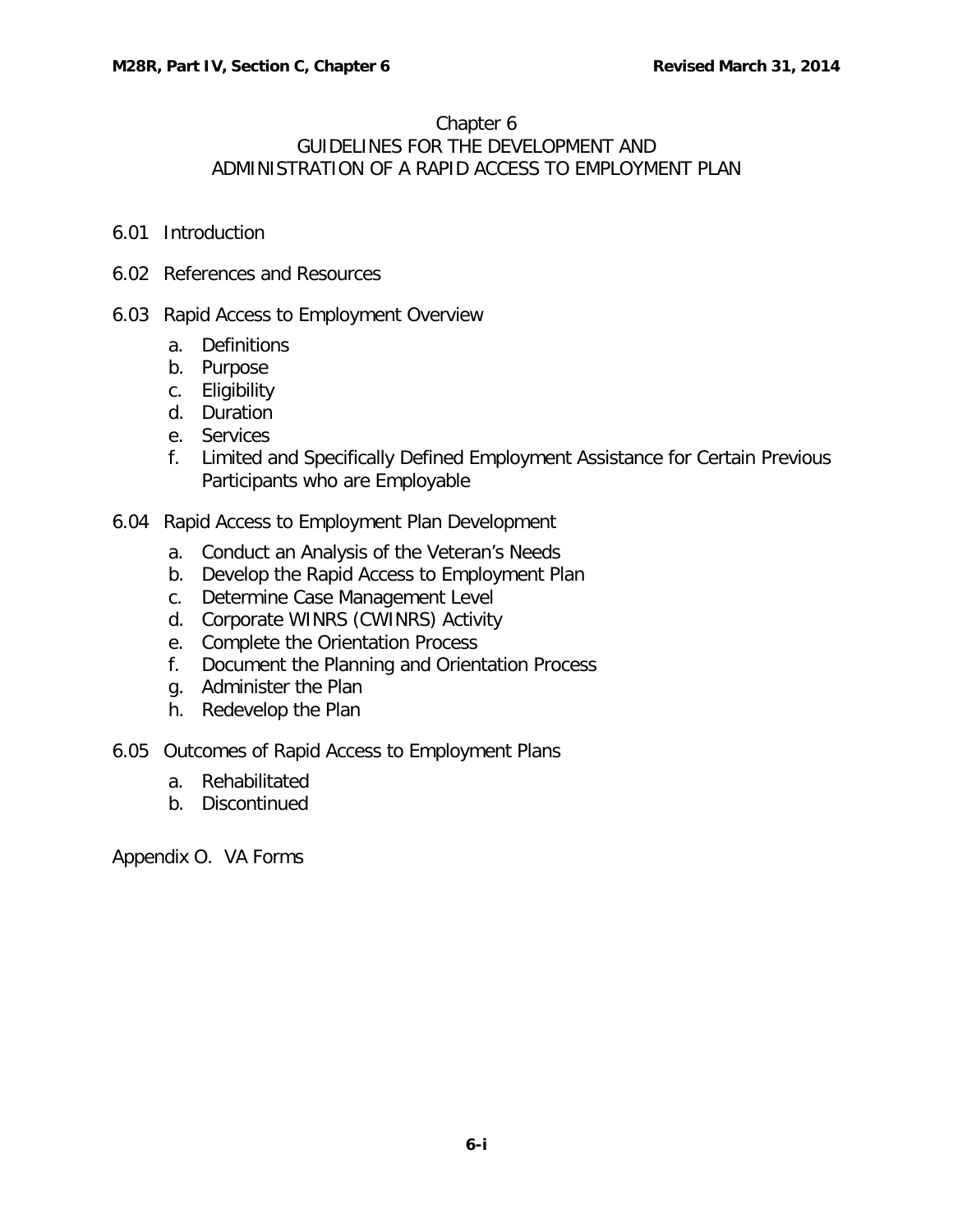## Chapter 6 GUIDELINES FOR THE DEVELOPMENT AND ADMINISTRATION OF A RAPID ACCESS TO EMPLOYMENT PLAN

## <span id="page-1-0"></span>6.01 Introduction

The Department of Veterans Affairs (VA) Vocational Rehabilitation and Employment (VR&E) program uses a variety of rehabilitation plans in an effort to provide individualized services. Veterans who are ready to seek employment and have some or all of the skills necessary to be competitive in the labor market in a suitable occupation, may benefit from a rapid access to employment rehabilitation plan. This chapter will outline the services available in a rapid access to employment plan, discuss how to develop and administer rapid access to employment plans and provide regulatory and procedural guidance on this type of plan.

## <span id="page-1-1"></span>6.02 References and Resources

| Laws:           | 38 United States Code (U.S.C.) 3101<br>38 U.S.C. 3104<br>38 U.S.C. 3111<br>38 U.S.C. 3117                                                                                                                          |
|-----------------|--------------------------------------------------------------------------------------------------------------------------------------------------------------------------------------------------------------------|
| Regulations:    | 38 Code of Federal Regulations (CFR) 21.35<br>38 CFR 21.47<br>38 CFR 21.73<br>38 CFR 21.120<br>38 CFR 21.250<br>38 CFR 21.252<br>38 CFR 21.254<br>38 CFR 21.268<br>38 CFR 21.283<br>38 CFR 21.362<br>38 CFR 21.364 |
| VA Forms (VAF): | VAF 28-0957, Vocational Rehabilitation Guidelines and<br>Debt Prevention<br>VAF 28-8872, Rehabilitation Plan<br>VAF 28-8872a, Rehabilitation Plan - Continuation Sheet                                             |
| Website:        | www.askjan.org/media/adhd.html                                                                                                                                                                                     |

<span id="page-1-2"></span>6.03 Rapid Access to Employment Overview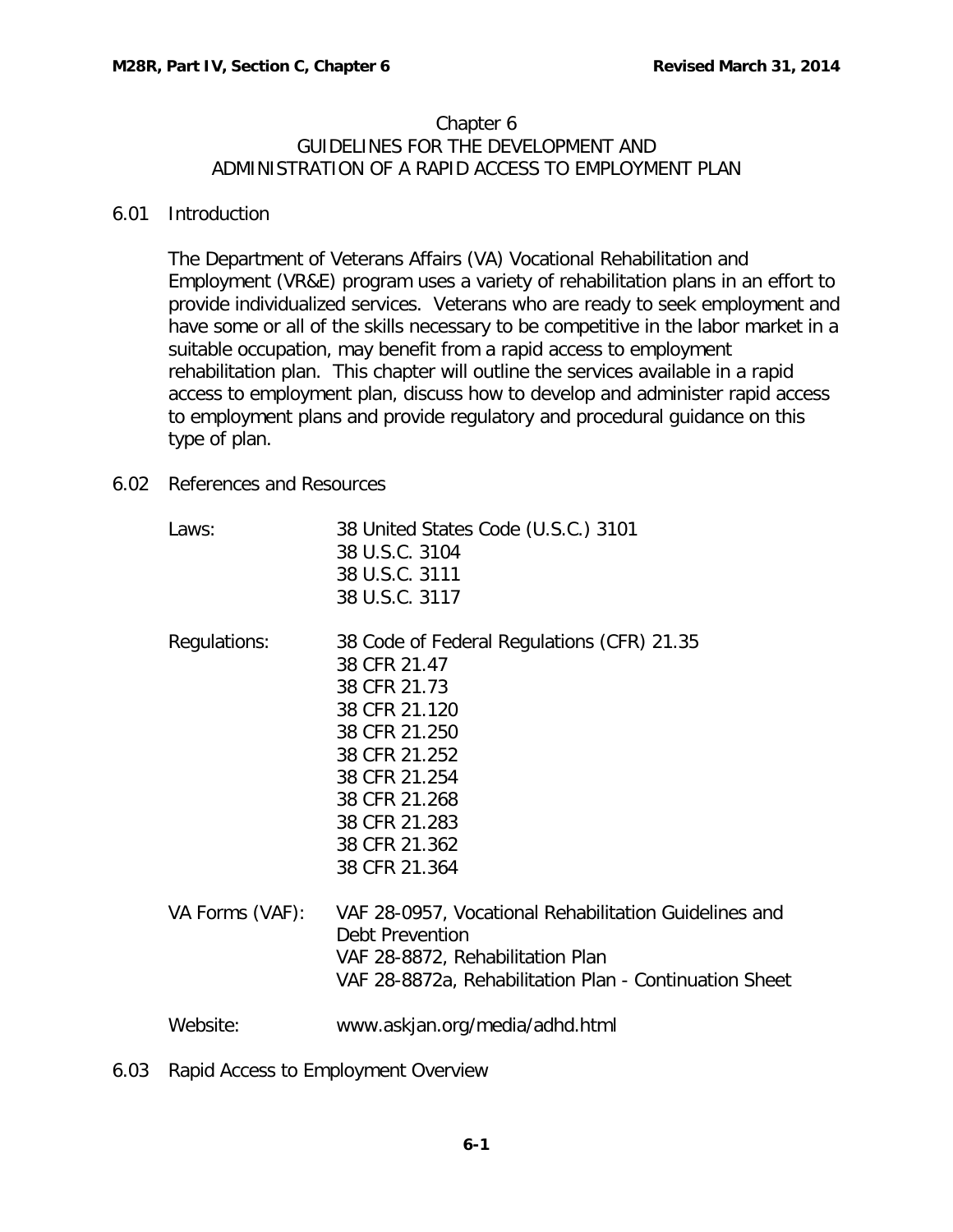<span id="page-2-0"></span>a. Definitions

38 U.S.C. 3101 and 38 CFR 21.35 provide definitions to the most commonly used terms in VR&E. The most commonly used terms in a rapid access to employment plan are:

1. Rehabilitated to the Point of Employability (RTE)

RTE means that the Veteran is employable in an occupation for which a Vocational Rehabilitation program has been provided by VA's VR&E program.

2. Employable

38 CFR 21.250 defines employable as being able to secure and maintain suitable employment in the competitive labor market or in a sheltered workshop/rehabilitation facility or other special situation at the minimum wage.

3. Vocational Goal

A vocational goal means gainful employment that is consistent with the Veteran's abilities, aptitudes and interests.

4. Program of Employment Services

A program of employment services includes counseling, medical, social and other placement and post-placement services provided to a Veteran under the Chapter 31 program to assist the Veteran with obtaining and/or maintaining suitable employment.

5. Suitably Employed

38 CFR 21.283 defines suitably employed as employment in the competitive labor market, sheltered situations or on a no-pay basis which is consistent with the Veteran's abilities, aptitudes and interests.

<span id="page-2-1"></span>b. Purpose

The purpose of a rapid access to employment rehabilitation plan is to provide the services necessary for the Veteran to obtain and maintain employment as quickly as possible. It is not uncommon for the Veteran to require some short term training or the opportunity to refresh his/her skills prior to the delivery of employment focused services. Therefore, the rehabilitation plan is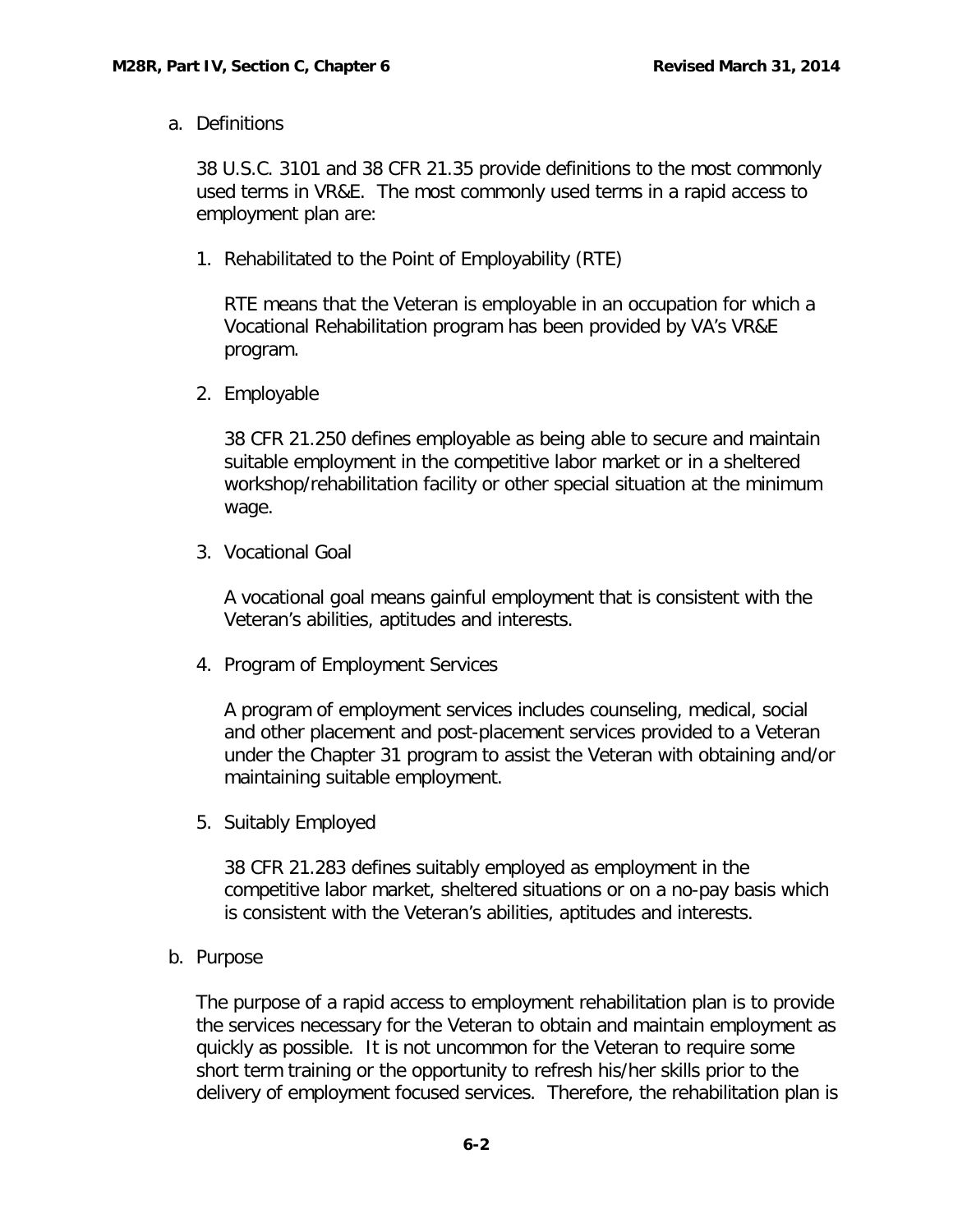developed as a either an Individualized Written Rehabilitation Plan (IWRP) or a combined IWRP/Individualized Employment Assistance Plan (IEAP).

It is important to note that the only time the VRC can develop an IEAP without first providing services in an IWRP is when the individual is a prior vocational rehabilitation program participant who qualifies for a program of solely employment assistance, as outlined in 38 U.S.C. 3117.

<span id="page-3-0"></span>c. Eligibility

Per 38 CFR 21.47, all Veterans found eligible and entitled to participate in a rehabilitation program under Chapter 31 and in need of employment services, may receive employment services.

In addition, previous participants of the VR&E program, or a similar program provided under the Rehabilitation Act of 1973, may receive employment services even if the criteria for eligibility are not met.

<span id="page-3-1"></span>d. Duration

Per 38 CFR 21.70, Vocational Rehabilitation programs cannot exceed 48 months, or the part-time equivalent, except as indicated in 38 CFR 21.78. Extensions are based on the Veteran's employment handicap (EH) classification and require VR&E Officer concurrence. 38 CFR 21.78 provides the following guidance on extensions beyond 48 months based on the classification of:

1. Employment Handicap (EH)

A rehabilitation program for a Veteran with an EH may be extended beyond 48 months when:

- (a) The Veteran previously completed training for a suitable occupation, but the Veteran's service-connected disability has worsened to the point that he/she is unable to perform the duties of the occupation for which training had been provided, and a period of training in the same or different field is required. An extension beyond 48 months under Chapter 31 alone shall be authorized for this purpose.
- (b) The occupation in which the Veteran previously completed training is found to be unsuitable because of the Veteran's abilities and EH. An extension beyond 48 months under Chapter 31 alone shall be authorized for this purpose.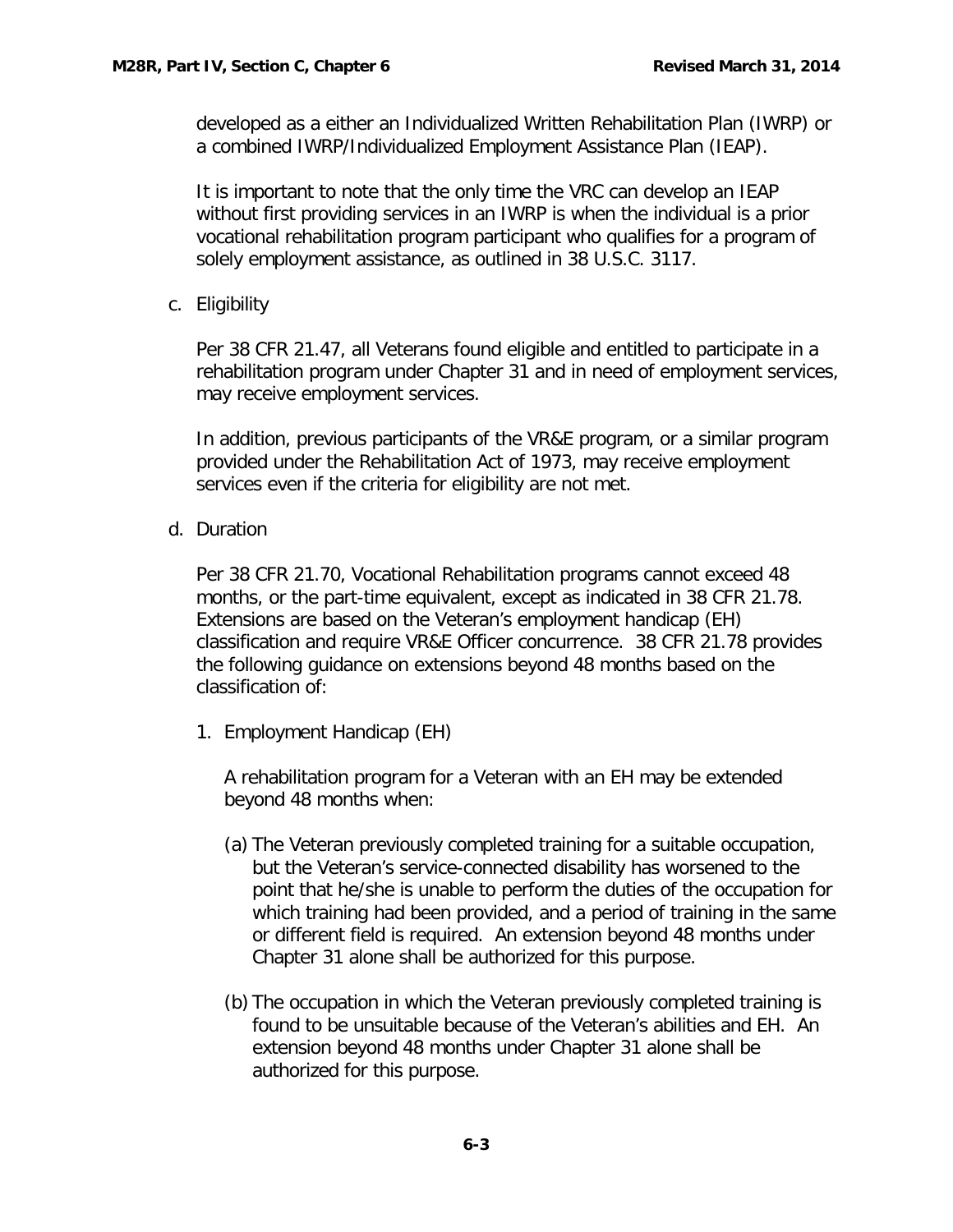- (c) The Veteran previously used education benefit entitlement under other programs administered by VA, and the additional period of assistance to be provided under Chapter 31, which the Veteran needs to become employable, will result in more than 48 months being used under all VA education programs. Under these conditions, the number of months necessary to complete the program may be authorized under Chapter 31 provided that the length of the extension will not result in authorization of more than 48 months under Chapter 31 alone.
- (d) A Veteran in an approved Chapter 31 program has elected payment at the Chapter 30 educational assistance rate. The 48-month limitation may be exceeded only:
	- To the extent that the entitlement in excess of 48 months does not exceed the entitlement previously used by the Veteran in a course at the secondary school level before December 31, 1989
	- If the Veteran is in a course on a term, quarter, or semester basis which began before the 36 month limitation on Chapter 30 entitlement was reached, and completion of the course will be possible by permitting the Veteran to complete the training under Chapter 31
- (e) The assistance to be provided in excess of 48 months consists solely of employment assistance.
- 2. Serious Employment Handicap (SEH)

The duration of a rehabilitation program for a Veteran with an SEH may be extended beyond 48 months under Chapter 31 for the number of months necessary to complete a rehabilitation program under the following conditions:

- (a) To enable the Veteran to complete a period of RTE.
- (b) To provide an extended evaluation in cases in which the total period needed for an extended evaluation and for RTE would exceed 48 months.
- (c) To provide a program of Independent Living (IL) services, including cases in which achievement of a vocational goal becomes feasible during or following a program of IL services.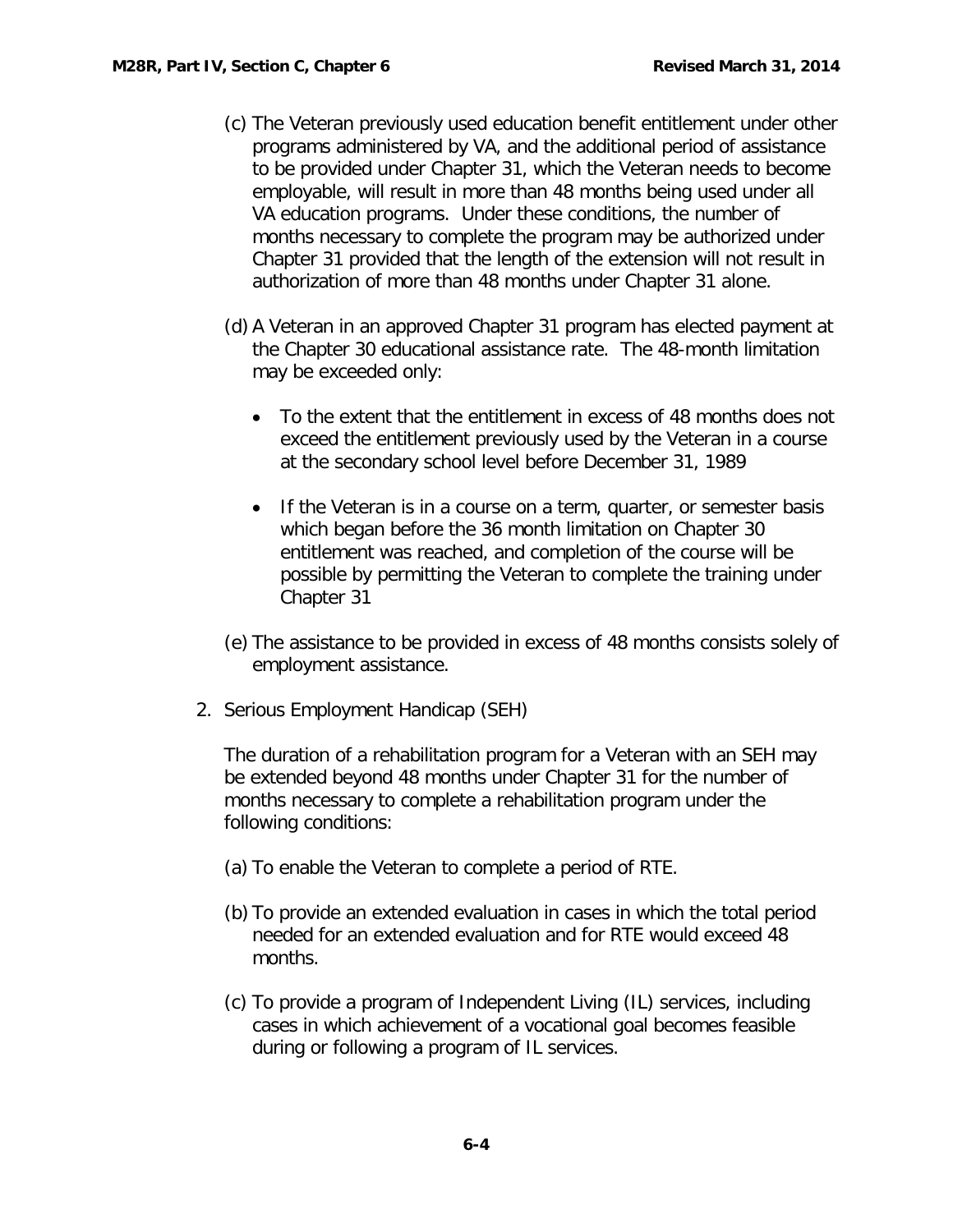- (d) The assistance provided in excess of 48 months consists solely of employment assistance.
- (e) Following RTE:
	- (1) The Veteran has been unable to secure employment in the occupation for which training was provided despite intensive efforts on the part of the VA and the Veteran, and a period of retraining or additional training is needed.
	- (2) The skills which the Veteran developed in training for an occupation in which he/she was employed are no longer adequate to maintain employment in that field, and a period of retraining is needed.
	- (3) The Veteran's service-connected disability has worsened to the point that he/she is unable to perform the duties of the occupation for which the Veteran has been trained, and a period of training in the same or different field is required.
	- (4) The occupation in which the Veteran previously completed training is found to be unsuitable due to the Veteran's abilities and EH.
- <span id="page-5-0"></span>e. Services

The services offered by the VR&E program are governed by 38 U.S.C. 3104. In rapid access to employment planning, services are individualized and designed to assist the Veteran in obtaining suitable employment as quickly as possible. A variety of services are available to assist in meeting this goal.

1. Short-term Training or Certificate Completion

The plan can include short-term training to enhance employment skills and/or obtain professional certification if the VRC determines that these skills/certifications are necessary for the Veteran to obtain and maintain suitable employment per 38 CFR 21.120. If training is included as part of the plan, the plan can be developed as an IWRP or a combined IWRP/IEAP.

2. Subsistence Allowance

Subsistence allowance is permissible when training is part of a combined IWRP/IEAP.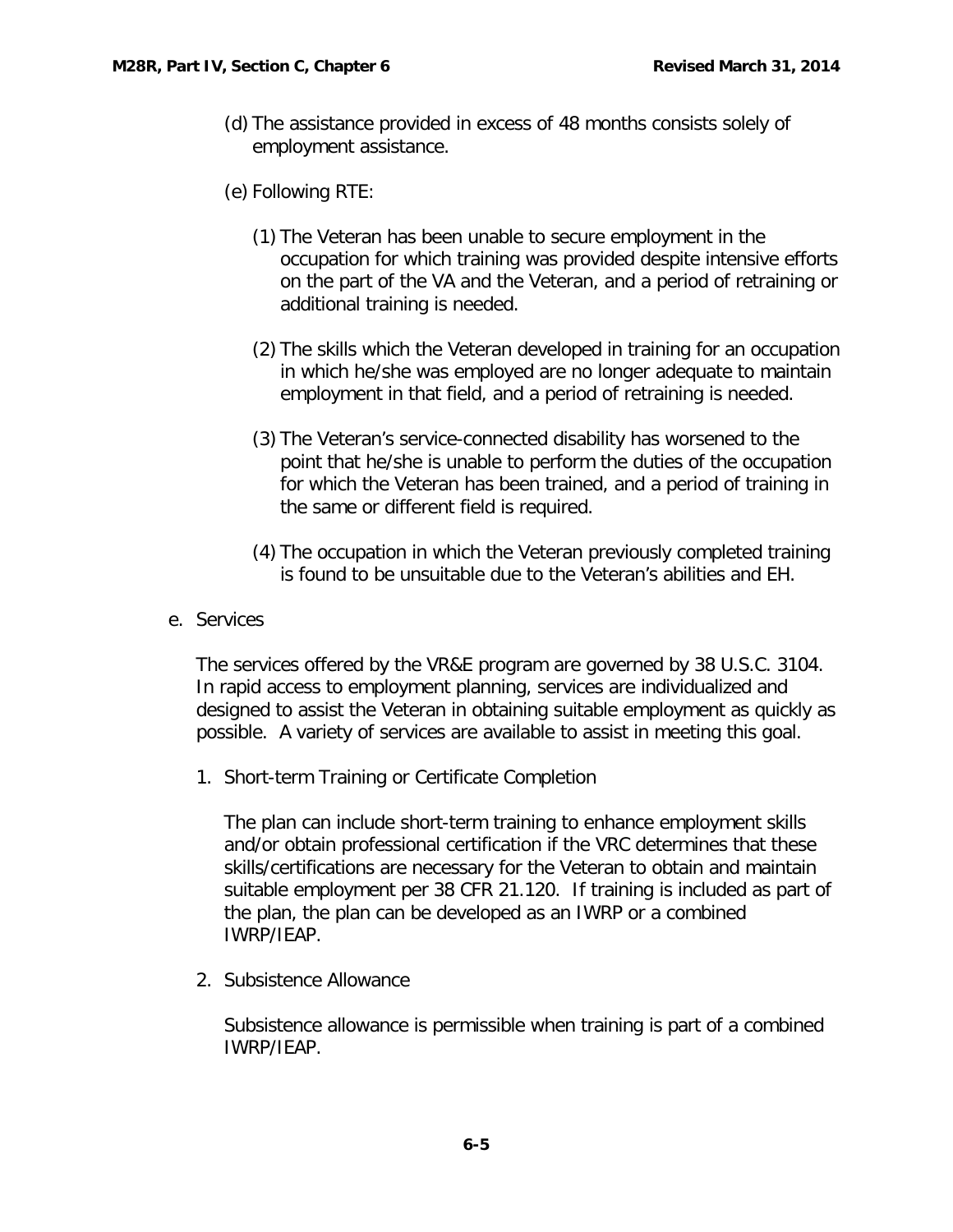3. Revolving Fund Loan

Advances from the revolving fund are permissible in a combined IWRP/IEAP. Per 38 CFR 21.254, revolving fund loans are prohibited during a program that consists solely of employment services, i.e. an IEAP.

4. Work-Study Allowance

Participation in the work-study program is appropriate in a combined IWRP/IEAP. However, if the Veteran is participating in a program of employment services only, then he/she will not meet the eligibility criteria for participation in the work-study program.

5. Career Counseling

The VRC or Employment Coordinator (EC) assigned to provide case management services continually provides career counseling to ensure the Veteran has the skills necessary to make an informed decision regarding his/her vocational goal.

6. Job Development and Placement Services

The case manager will work closely with the Veteran to ensure that he/she is ready to obtain and maintain employment. This is accomplished by providing training on how to conduct a job search, providing job leads and arranging opportunities for on-the-job training or other assistance with job placement. In addition, the case manager can utilize the services of the Department of Labor's (DOL) Disabled Veterans' Outreach Program (DVOP) specialist and/or Local Veterans' Employment Representative (LVER) when appropriate. See M28R.VI.A.4 and 38 CFR 21.252 for additional information on job development and placement services.

7. Resume Development

Resume development is a key component to a successful job search. The case manager assists in the development of a resume that converts military experience into civilian terms, clearly defines training and experience and meets the expectations of a civilian labor market.

8. Job Accommodations

The case manager will work closely with the Veteran to identify and address any needed job accommodations and provide training on how to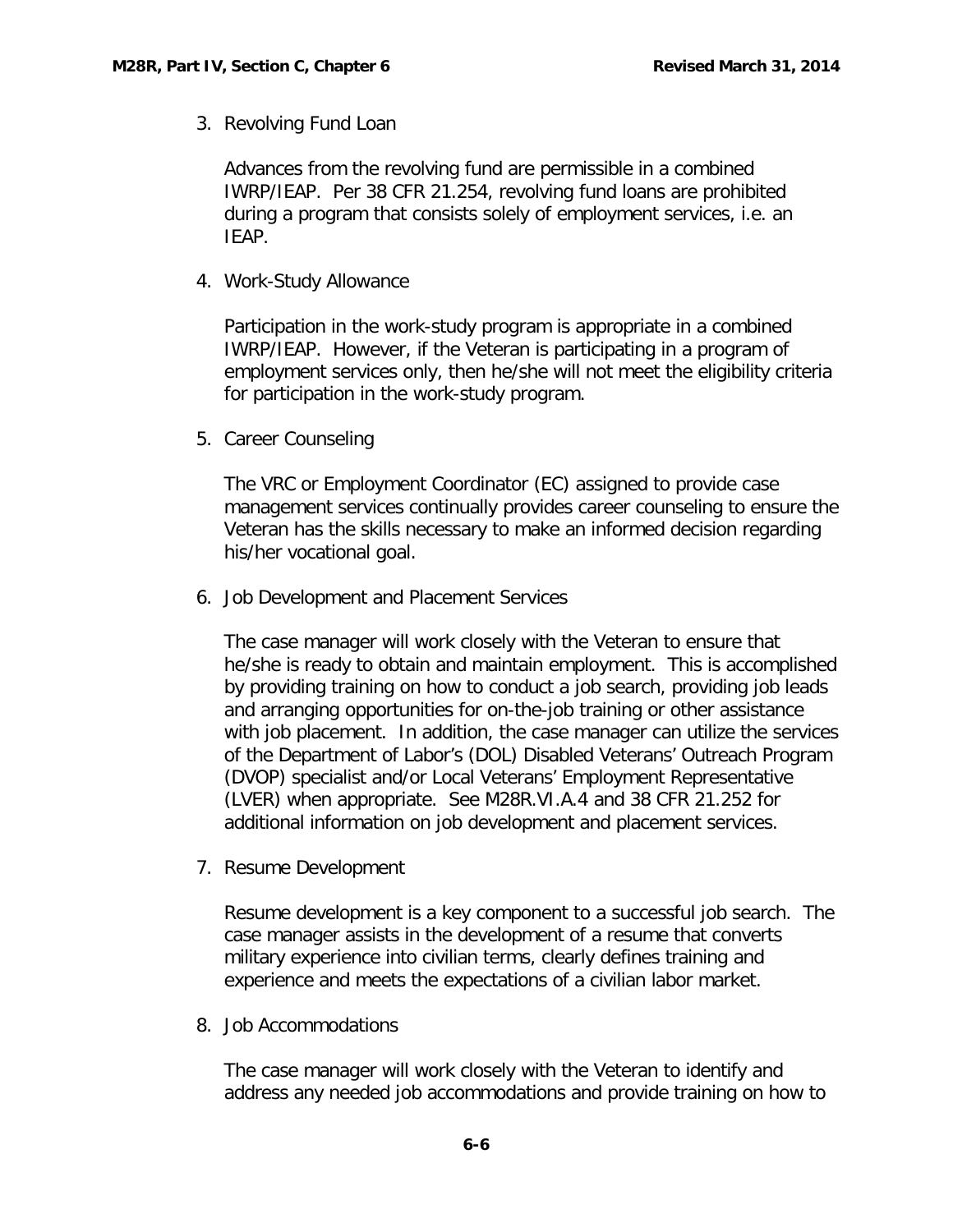request accommodations in the work setting. The Job Accommodation Network (JAN) is an excellent resource for identifying accommodations that may be beneficial based on the disabling condition. For more information on JAN, go to [www.askjan.org/media/adhd.html.](http://www.askjan.org/media/adhd.html)

9. Medical and Mental Health Services

The case manager will coordinate medical and mental health services as needed with the Veterans Health Administration (VHA) to ensure the Veteran's health conditions are treated and stabilized to the maximum extent possible.

10.Employment Adjustment Allowance (EAA)

The following actions must occur before the Veteran is entitled to receive EAA:

- The Veteran must be within the 12-year eligibility period or extension of that period
- The Veteran's case must have progressed through RTE status
- There must be a documented declaration of job-readiness by the case manager in the Counseling/Evaluation/Rehabilitation (CER) folder at the time the Veteran's case is placed in Job Ready status
- An IEAP must be developed either as part of the IWRP or prior to the assignment to Job Ready status
- The Veteran must satisfactorily participate in the services planned in the IEAP for a period of 30 days before a payment of EAA may be authorized

See 38 CFR 21.268 and M28R.V.B.10 for more information on how to process and pay EAA.

11.Post-Employment Consultation and Assistance

The case manager will monitor the Veteran's progress for a minimum of 60 days post-employment to ensure that all barriers, issues and questions have been addressed, and the employment is stable.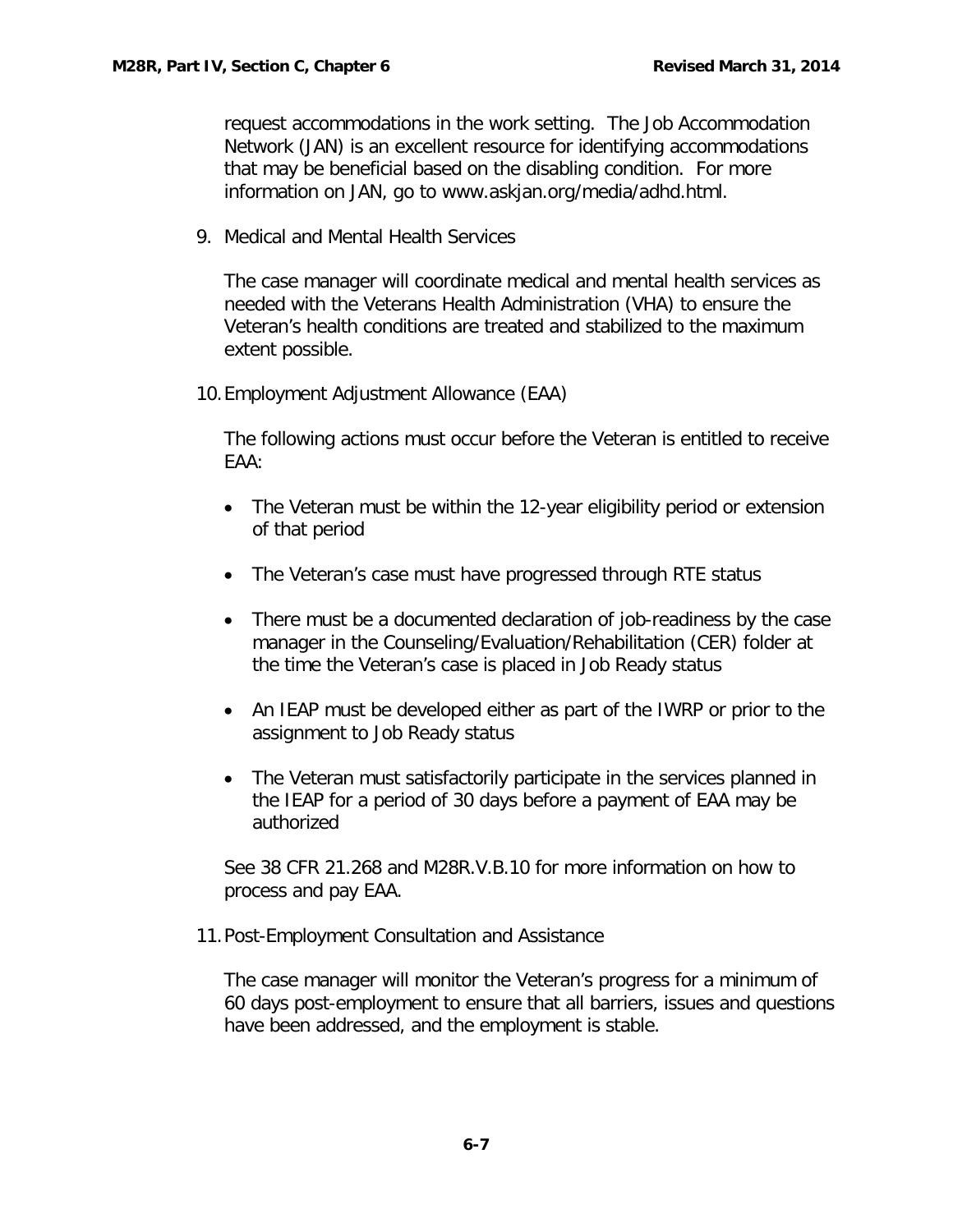<span id="page-8-0"></span>f. Limited and Specifically Defined Employment Assistance for Certain Previous Participants who are Employable

Veterans, who previously participated in a Vocational Rehabilitation program under Chapter 31, or a similar program under a State Vocational Rehabilitation program, may receive employment assistance to obtain employment consistent with their abilities, aptitudes and interests. Such Veterans must have a service-connected disability rated at 10 percent or more and be determined to be employable in an occupation consistent with their abilities, aptitudes and interests. VA can provide the assistance described in this section regardless of current entitlement to a program of Vocational Rehabilitation. Additionally, these services are not subject to the 18-month employment services entitlement limitation or the 12-year eligibility period. This is the only time direct placement into an IEAP from Evaluation and Planning (EP) status is permissible.

1. Services

The following limited employment assistance can be provided per 38 U.S.C. 3117:

- Direct placement in employment
- Referral to a DVOP specialist or an LVER
- Use of job development and placement specialists at a State or Federal rehabilitation agency, State Employment Service and the Veterans' Employment and Training Service (VETS) of U.S. Department of Labor (USDOL), Office of Personnel Management (OPM) or any other public or nonprofit organization with placement services
- Any for-profit entity, if cost-effective and comparably successful, when services from the entities above are unavailable
- 2. Required Determination

To provide this limited assistance, the VRC must conduct an initial evaluation and determine that the Veteran is employable in an occupation consistent with his/her abilities, aptitudes and interests. Determinations of EH, SEH and current reasonable feasibility are not applicable, unless the evaluation indicates that the Veteran is not employable in a suitable occupation, in which case entitlement to other Chapter 31 services and assistance must be determined. An IEAP is developed to guide the delivery of services.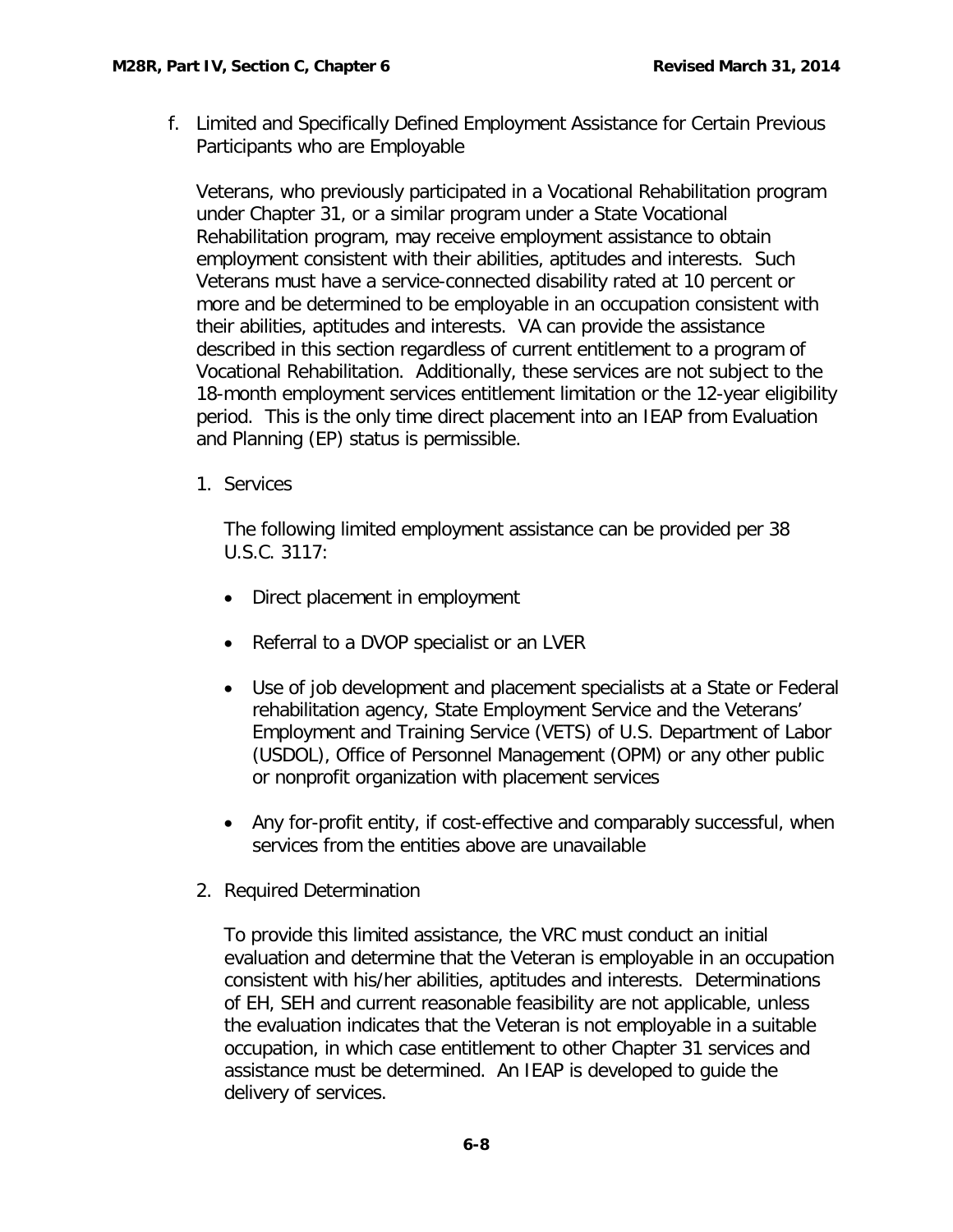# <span id="page-9-0"></span>6.04 Rapid Access to Employment Plan Development

The following information outlines the development of a rapid access to employment plan:

<span id="page-9-1"></span>a. Conduct an Analysis of the Veteran's Needs

Using information gathered during the initial evaluation, and in collaboration with other service providers, conduct an analysis of the following factors to determine the services needed to assist with rapid placement in employment:

- Functional capacity/limitations
- Job accommodations
- IL needs, if appropriate
- Education/training needs
- <span id="page-9-2"></span>b. Develop the Rapid Access to Employment Plan

All rehabilitation plans have common elements, but the VRC must individualize the elements to fit the Veteran's identified needs. The elements of an IWRP or combined IWRP/IEAP are:

1. Program Goal

The rehabilitation plan must include a specific occupational goal or occupational cluster and three-digit Dictionary of Occupational Titles (DOT) code.

2. Intermediate Objectives

Intermediate objectives identify secondary goals that contribute directly to the achievement of the program goal. The VRC must ensure that each objective:

- Is clear and easily understood
- Relates to achieving the goal
- Is observable and can be evaluated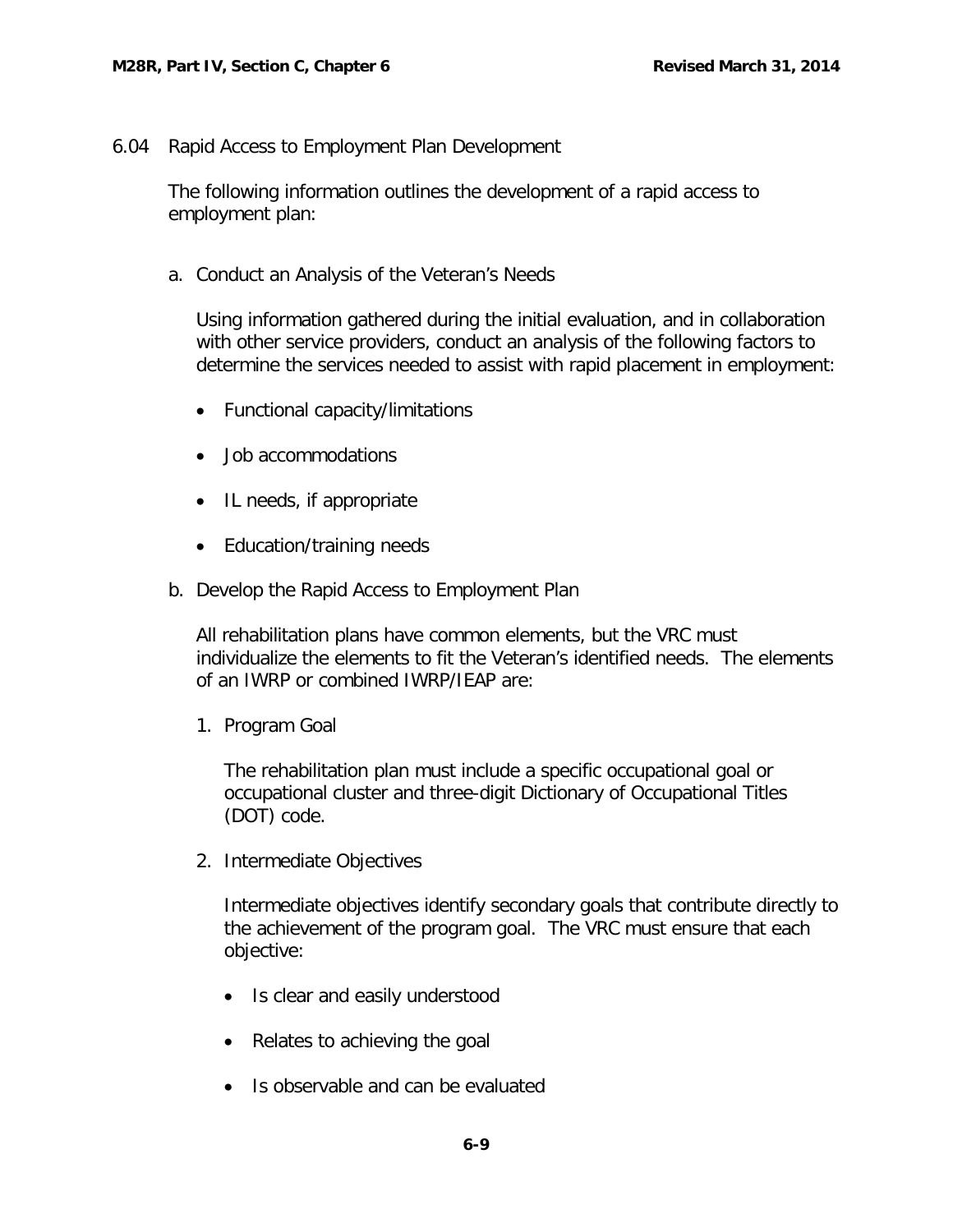- Has a measurable outcome
- 3. Anticipated Completion Date

An anticipated completion date helps track progress toward the goal and keeps the plan moving forward. It also informs the VRC and the Veteran of the time frame in which services will be provided.

4. Services

There are a number of services that can be provided during an IWRP or combined IWRP/IEAP. See section 6.03 of this chapter for examples of these services.

The description of documented services must be:

- Specific and detailed
- Clear and unmistakable as to their relationship to a particular intermediate objective
- 5. Duration of Services

Duration of services specifies a start and end date for each intermediate objective.

6. Service Providers

Services can be provided by a variety of sources, to include:

- VR&E
- VHA
- Medical personnel
- Education/training facilities

The rehabilitation plan must list the contact information of the individual(s) providing services and include the following information:

- Name
- Address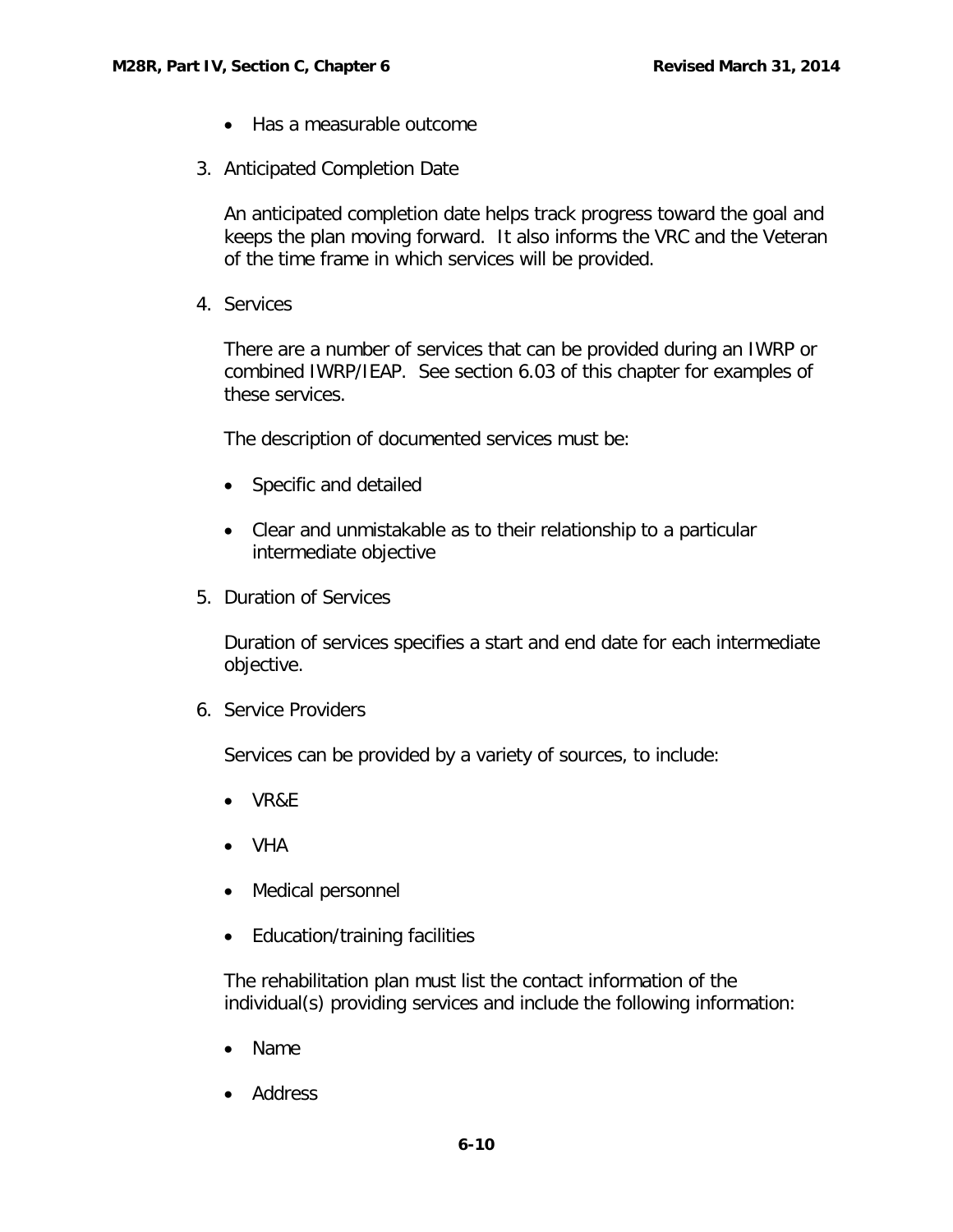- Telephone number
- Email address, if available
- 7. Evaluation Information

This section provides information on how the Veteran's progress will be measured during the rehabilitation process and provides an evaluation schedule.

This section outlines the terms that will be used to measure satisfactory conduct, as required by 38 U.S.C. 3111. The VRC and Veteran must collaborate on the development of these terms since the successful development and implementation of a rehabilitation plan requires the full and effective participation of the Veteran in the rehabilitation process. See 38 CFR 21.362 and 21.364 for additional information and guidance on measuring conduct.

8. Progress Notes

Progress notes provide a place to document any additional information related to the plan.

It is important to note that when a court, with proper jurisdiction, has appointed a legal guardian or custodian for the Veteran, VR&E must develop the plan in consultation with the guardian or custodian.

<span id="page-11-0"></span>c. Determine Case Management Level

There are three levels of case management based on the Veteran's needs. For those Veterans participating in an IWRP or combined IWRP/IEAP, the case management level must be either:

1. Level 2

If the Veteran is participating in a combined IWRP/IEAP, then Level 2 case management is appropriate during the delivery of academic services. Level 2 indicates that the Veteran needs guidance and structure but is able to follow through and stay on track. The Veteran may be recovering from recent setbacks and/or demonstrate the following characteristics:

• Circumstances interfere with the Veteran's progress in completing the rehabilitation plan, such as personal, family, emotional, financial or medical concerns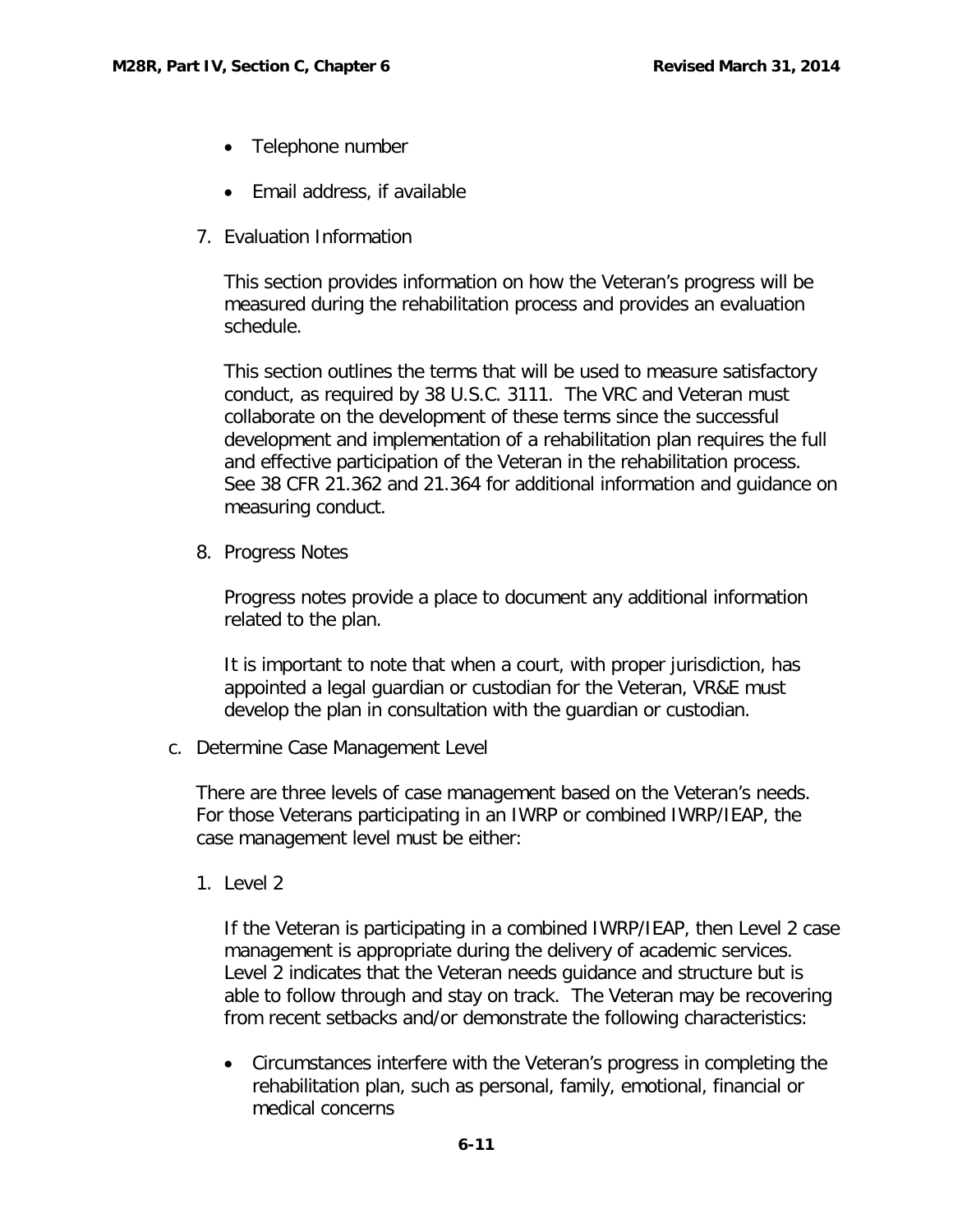• Requires remedial instruction to prepare for post-secondary education placement tests

Level 2 requires face-to-face case management meetings at least once per academic term or at least three times per year for non-standard academic terms. For non-academic programs, face-to-face meetings are required once per month for the first three months, then quarterly.

2. Level 3

If the Veteran is participating in an IEAP, then Level 3 case management is required. Level 3 generally requires monthly face-to-face case management visits, but it is permissible to utilize monthly contacts in place of face-to-face visits if no special needs or barriers are identified. Contacts may be made by a DVOP/LVER when appropriate.

<span id="page-12-0"></span>d. Corporate WINRS (CWINRS) Activity

CWINRS activity requires updates to the claims processing and disposition tabs prior to the development of the IWRP. This is accomplished through the following steps:

- Ensuring that the Serious Employment Handicap indicator is set to "Yes" or "No" as applicable by using the Update Disposition function on the Claim Processing tab.
- Entering the date that Evaluation and Planning status is closed.
- Selecting Entitlement Code from the drop-down list.
- Selecting the correct Rehabilitation Claim Disposition from the drop-down list.
- Allowing CWINRS default selection of Award Payment System.
- Entering Pre-Rehab Salary using 4 digits, with the maximum entry of 9999.

When the VRC and the Veteran agree upon the services to be provided during the IWRP or combined IWRP/IEAP, the VRC must complete the rehabilitation plan data fields under the REHAB tab of CWINRS, performing the following steps: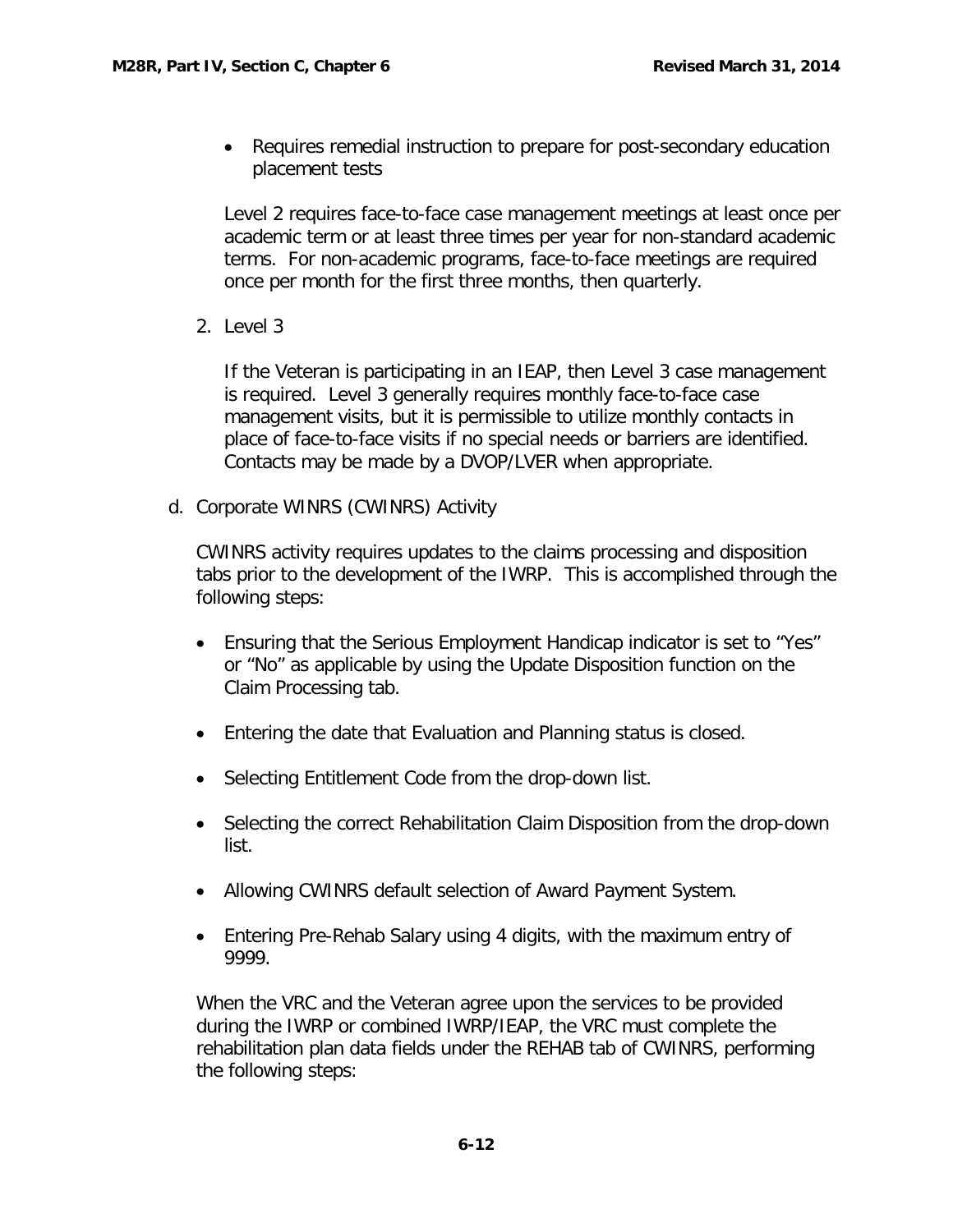- 1. On the Rehab Tab, select Add Plan to enable the Plan functionality.
- 2. Select program plan IWRP on the CWINRS Rehab Tab for a combined IWRP/IEAP (Note: when developing a combined IWRP/IEAP, the Add Plan function on the Employment Tab must also be completed to ensure the occupational code of the Chapter 31 program is included in Performance Analysis and Integrity (PA&I) Intranet reports).
- 3. Select Employment Through Long-Term Services from the track selection drop-down option if using an IWRP or a combined IWRP/IEAP.
- 4. Set Program Cost Limit from the drop-down option.
- 5. Enter the annual review date.
- 6. Enter the Plan Modified date.
- 7. Chose "no" under self-employment (SE) goal
- 8. Set level of case management, indicated in CWINRS as Supervision Level.
- 9. Enter the DOT code.
- 10.Enter the program goal.
- 11.At this point, the VRC must click OK to save the plan, then to add individual objectives using functionality on the Rehabilitation Plan screen.
- 12.Click OK to save.
- 13.Click Print Plan to print VAF 28-8872, Rehabilitation Plan, and VAF 28- 8872a, Rehabilitation Plan Continuation Sheet (see Appendix O, VA Forms, for information on how to access VA Forms).
- 14.Prepare High Cost Memo, as needed, based on approval levels for program costs (see M28R.IV.C.1 for information on cost approval levels).
- 15.Use "Print Letters" to generate VAF 28-0957, Vocational Rehabilitation Guidelines and Debt Prevention.
- 16.Update CWINRS case status to Job Ready if utilizing an IEAP; Rehabilitation to Employment if utilizing an IWRP/IEAP. This action will automatically update the Benefits Delivery Network (BDN) with the DOT code.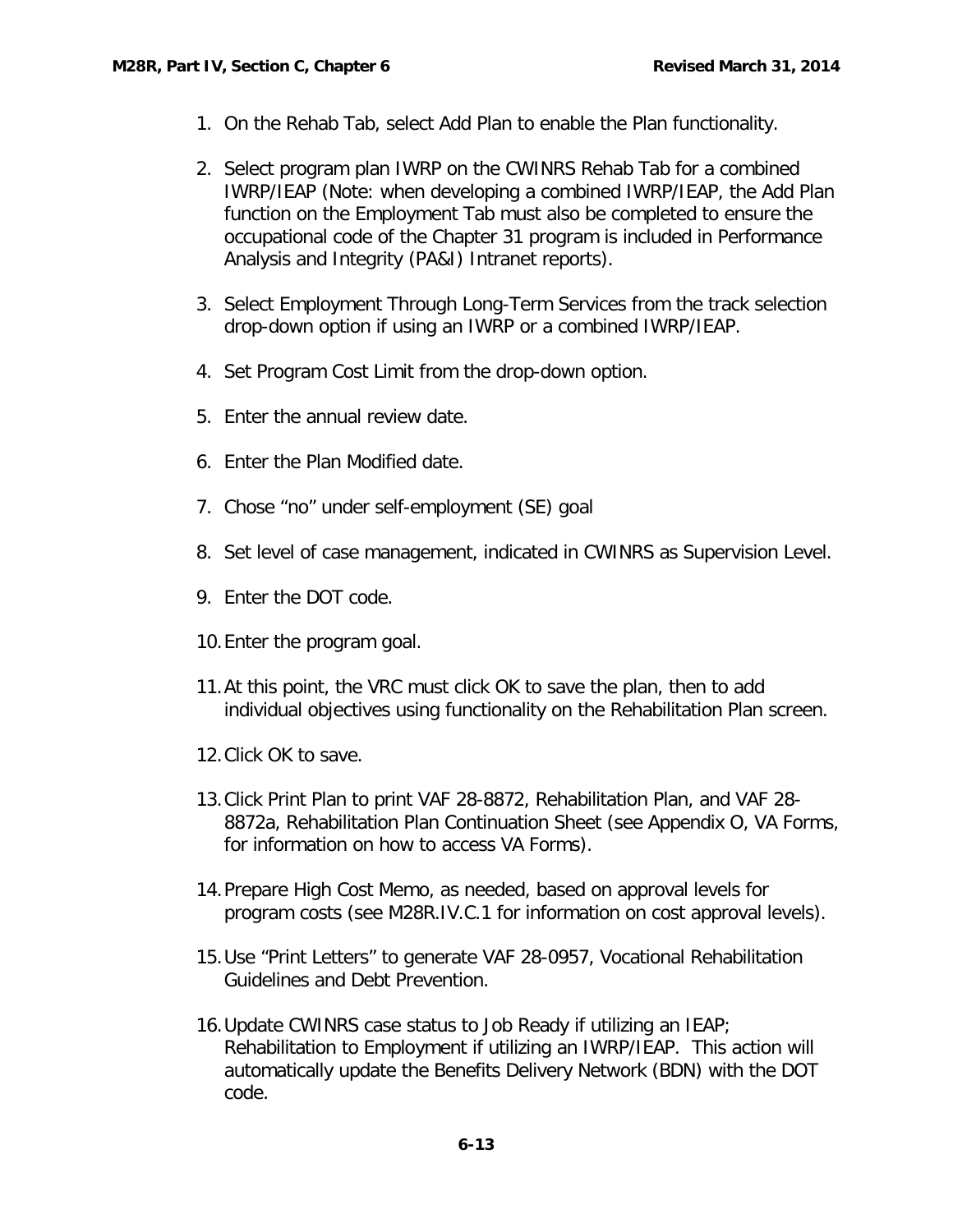<span id="page-14-0"></span>e. Complete the Orientation Process

The VRC must provide an orientation to ensure the Veteran understands the VRC's role and his/her role in the plan and to answer any questions the Veteran may have regarding the rehabilitation process. The rehabilitation plan and VAF 28-0957 are used to guide this orientation. The orientation emphasizes the following:

- Expectations for conduct and cooperation
- Requirement to report changes in dependency, contact information, performance and rate of participation immediately
- Process for obtaining supplies, medical treatment and other services outlined in the plan

Following orientation, the VRC and the Veteran must sign the rehabilitation plan and VAF 28-0957. Place the original on the right side of the CER folder and provide the Veteran with a copy.

<span id="page-14-1"></span>f. Document the Planning and Orientation Process

The VRC must document the planning and orientation process and all decisions made during plan development. The following information must be included on either VAF 28-1902n or in a CWINRS case note:

- Vocational Exploration Activities
- Suitability of Selected Vocational Goal
- Type of Plan
- Planned Services
- Retroactive Induction
- Program Charges and Costs
- Level of Case Management
- Other Considerations
- <span id="page-14-2"></span>g. Administer the Plan